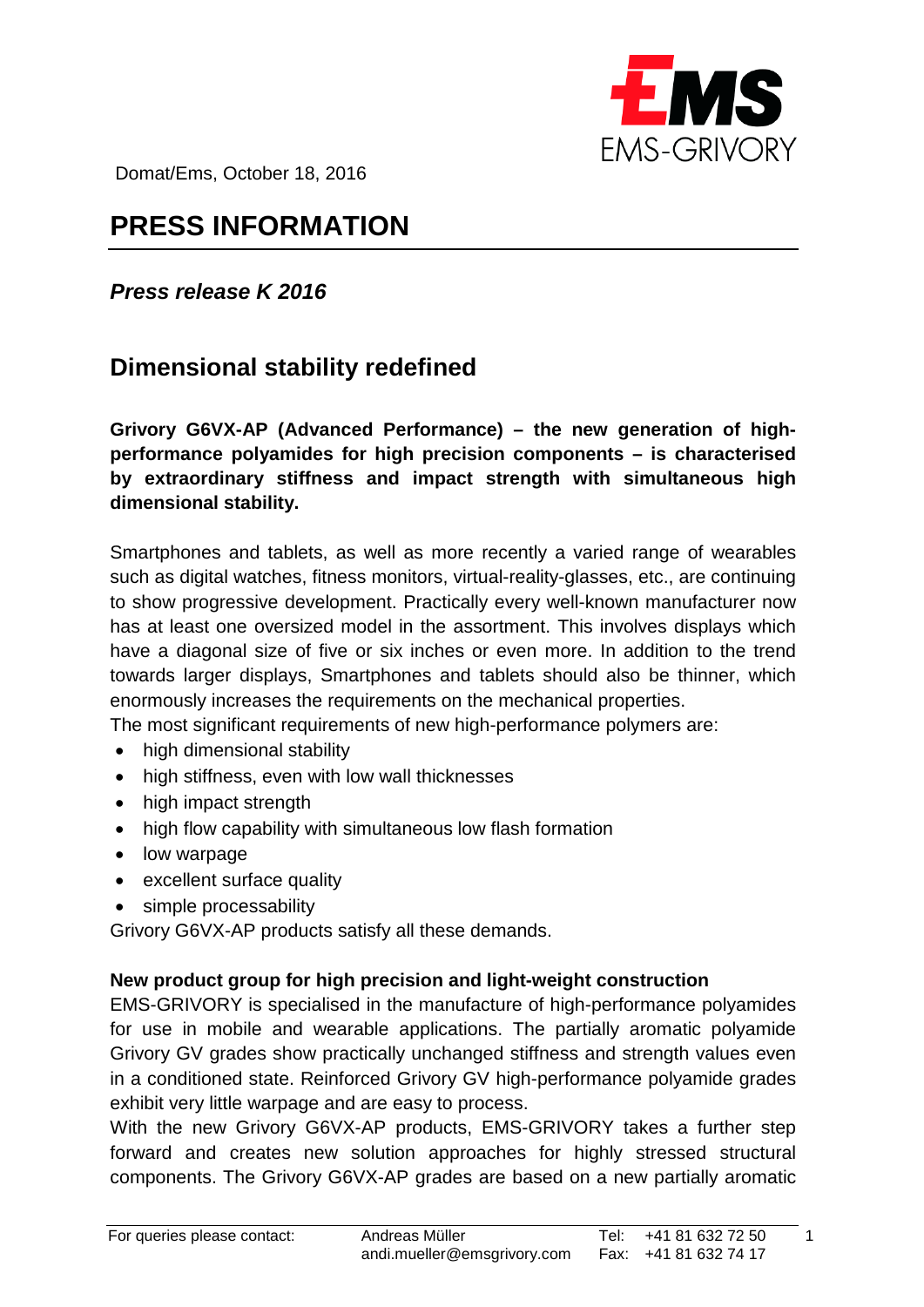polyamide. While conventional construction materials satisfy only a few of the above-mentioned demands, the new Grivory G6VX-AP products fulfil all requirements.

#### **Higher performance with increased precision**

This new generation of material is a well thought-out combination of fibres and polymers. These new products show improved dimensional stability, reduced flash formation and excellent surface quality with simultaneous high mechanical properties. Due to the reduced flash formation of the Grivory G6VX-AP products, no post-treatment is necessary thus allowing cost savings to be achieved. Despite their high mechanical stiffness, the Grivory G6VX-AP grades are very easy flowing and make it possible to use long flow paths with little pressure needed. These products allow efficient manufacturing of complex parts such as, for example, very thin structural frames for Smartphones or tablets.

#### **Superior mechanical properties**

The special product properties of Grivory G6VX-AP are the result of close cooperation work between EMS-GRIVORY and its customers. Three contrasting properties, high stiffness, high impact strength and excellent flowability, were optimised in one material. This combination makes the new product group unique. Thanks to the high stiffness values, thin-walled components with high impact and weld line strength can be manufactured. Due to the higher E-modulus and good flowability, components with even thinner-walled dimensions can be designed in future, allowing customers to save both weight and costs.

#### **Tailor-made materials**

Thanks to the unique properties of the Grivory G6VX-AP grades, these can also be used as "problem solvers" for successful end products. Based on different requirement catalogues, three products have so far been successfully launched onto the market. Besides smartphones and wearables Grivory G6VX –AP products are well suited for parts in any light weight sport devices as well as consumer or professional drones. Target industrial applications are mechatronic components for fluid and motion control such as pneumatic valves, regulators, controllers, drives, sensors and actuators.

\* \* \* \* \* \*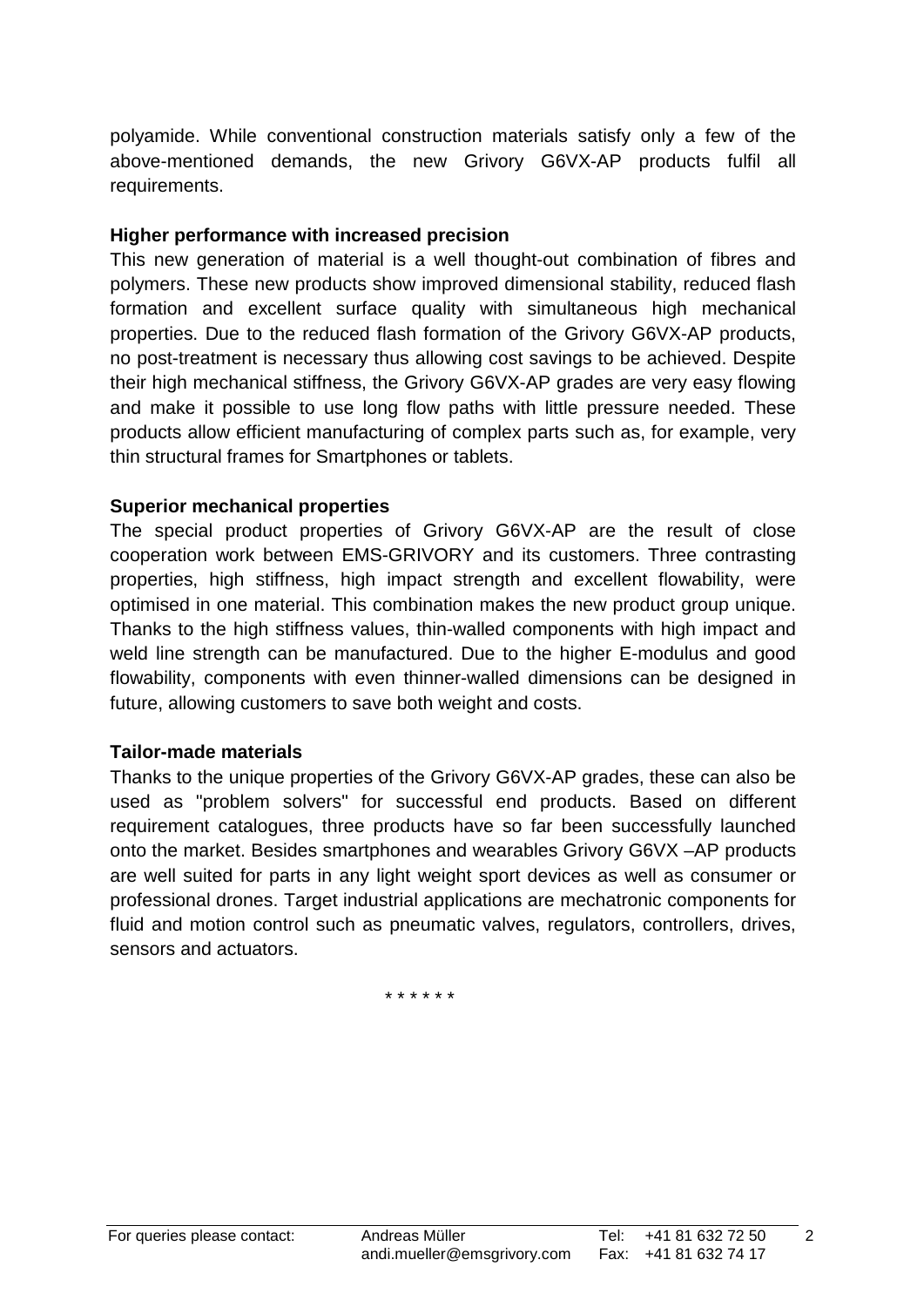#### Pictures / Copyright: EMS-CHEMIE AG *Reprint free of charge if source is named*



*Diagram 1: Grivory G6VX-AP products show high stiffness with high impact strength.* 



| Diagram 2: Grivory G6VX-AP products |
|-------------------------------------|
| show high flow capability with      |
| simultaneous low flash formation.   |

|                         |              | Standard    | Unit              | State | Grivory<br>XE 11107 | Grivory<br>XE 11127 | Grivory<br>XE 11111 |
|-------------------------|--------------|-------------|-------------------|-------|---------------------|---------------------|---------------------|
| Glass-libre content     |              |             | $\frac{9}{26}$    | dry   | 55                  | 60                  | 70                  |
| Tensile Emodulus        | mm/min       | ISO 527     | MPa               | dry   | 18'500              | 22'000              | 27'000              |
| Strength at break       | 5 mm/min     | ISO 527     | MPa               | dry   | 245                 | 250                 | 290                 |
| Elongation at break     | 5 mm/min     | ISO 527     | $\%$              | drv   | 27                  | 2.3                 | 1.5                 |
| Impact strength         | Charpy, 23°C | ISO 179/1eU | kl/m <sup>2</sup> | drv   | >100                | 100                 | 70                  |
| Notched impact strength | Charpy, 23°C | ISO 179/1eA | kl/m <sup>2</sup> | dry   | 21                  | 17                  | 21                  |
| Water absorption        | 23°C. 24hr   | ISO 62      | $\%$              |       | 0.06                | 0.05                | 0.04                |
| Flowability             |              |             |                   |       |                     | +++                 | $+ +$               |

*Table 1: Mechanical properties of Grivory G6VX AP grades.*